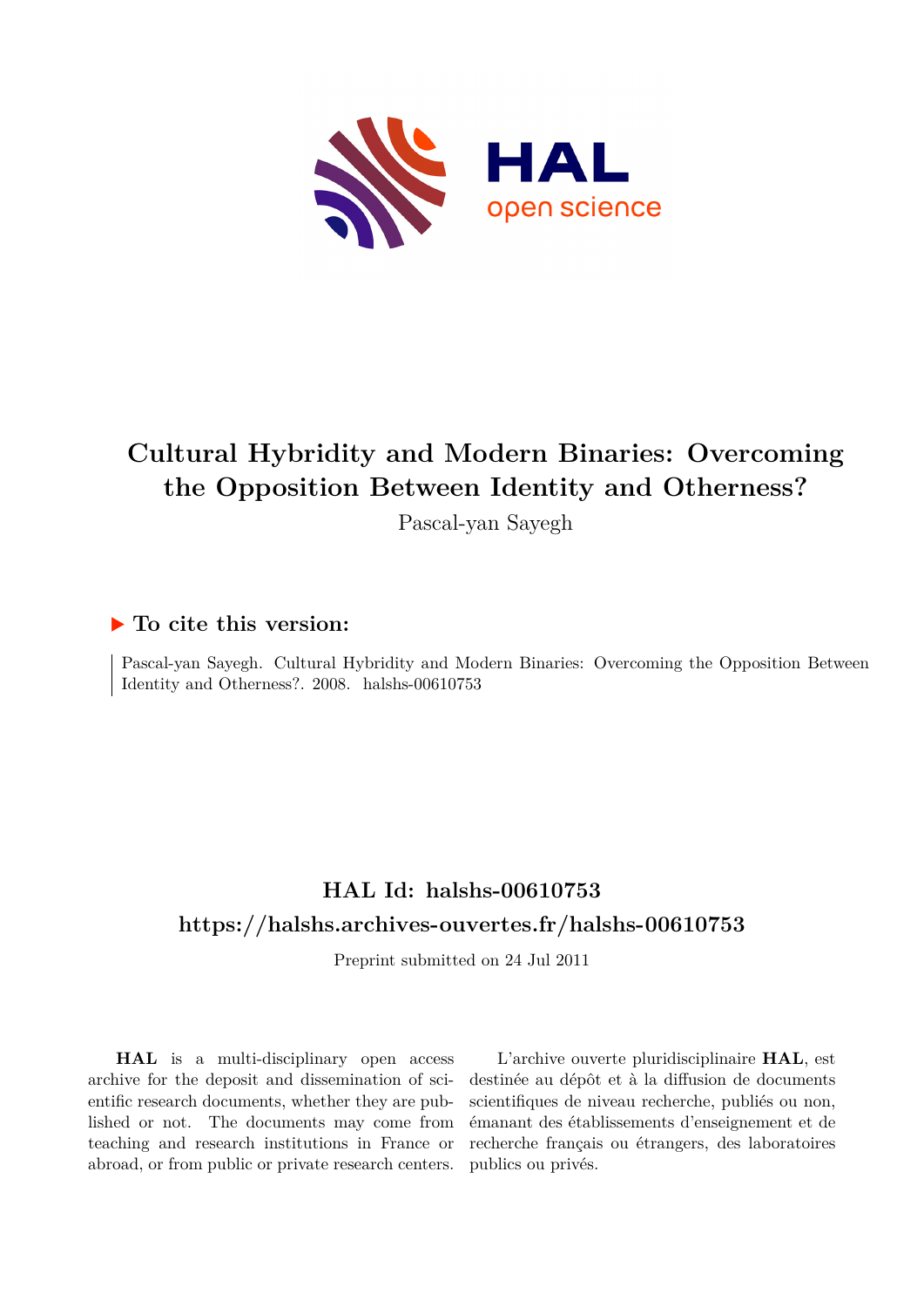#### **Cultural Hybridity and Modern Binaries: Overcoming the Opposition Between Identity and Otherness?**

Draft paper "Cultures in Transit" conference Liverpool, 2008

Pascal Yan SAYEGH PhD candidate Université de Lyon (Jean Moulin), IETT

#### **Introduction**

German sociologist Ulrich Beck argues that we have entered "late modernity", or in other words, "reflexive modernity". It is not the aim of the paper to discuss Beck's considerations but to set a general context for the following reflection. In his dramatic account of risk society, Beck argues what reflexive, radicalised modernity puts to the foreground: a paradigmatic change in which "we" have no other choice than to reflect on and even think beyond dualisms. It is a paradigmatic change as these dualisms or binaries are "modern mental habits" (Beck 1992, 2007). One particular habit of thought of the "modern imaginary", is the binary opposition between the *Self* and the *Other*. Beck argues that "we" (the *Self*) can no longer imagine "ourselves" in such a binary opposition: the *Other* is among "us", and even more, "we" are the *Other.* (Beck 2007) This relates of course to what can be described as the postcolonial condition of the contemporary world – a condition that is not new, but which is, or so it seems, more and more experienced in everyday life. (Nederveen Pieterse 2001:238) There are many academic approaches which study and express this condition. We can mention one of the most common metaphors for describing what is considered its main attributes, changeability and uncertainty. The metaphor is "fluidity" or "liquidity". "Fluid identities" or "boundaries", "liquid modernity" or even "liquid life" are but a few of the metaphorical expressions extensively used in the past decade. (See e.g. Bauman 2000, 2005, 2006; Longhurst 2001)

 It is from this very general setting that I wish to address the debate on cultural hybridity. Hybridity, as it is understood in postcolonial theory, is perceived as having the potential to go beyond the sort of modern binaries from which, as Beck suggests, contemporary social imaginaries have to find a way out. According to Jan Nederveen Pieterse, hybridity is precisely that: "Hybridity is to culture what deconstruction is to discourse: transcending binary categories." (Nederveen Pieterse 2001:238).Yet, as it is pointed out in many works discussing cultural hybridity, the term and the vast array of concepts it encapsulates has raised already long-running discussions and debates.

 The term refers notably to discourses and ideologies of racism. Robert C. Young traces the origins of the term back to the early seventeenth century. Derived from Latin, it was seldom found until the nineteenth century but in biological or botanical descriptions. "Its first recorded use in the nineteenth century to denote the crossing of people of different races is given in the OED as 1861." But Young points out that it had also been previously used in the context of race mixture (and especially in relation to human fertility). He also relates the definition found in the OED to other previously used terms, like "mixed" or "intermediate races". The significant point in Young's account of the increasing use of the terms "hybrid" and "hybridity" (and their eventual inscription) in the nineteenth century, is that it "marks the rise of the belief that there could be such a thing as a human hybrid." (Young 1995:6) The belief, in other words, that there are objective different human races (or "species").

 Another significant point is hinted with the idea of fertility in the context of nineteenth century racial hybridity. It is a narrative that runs throughout the colonial experience and maybe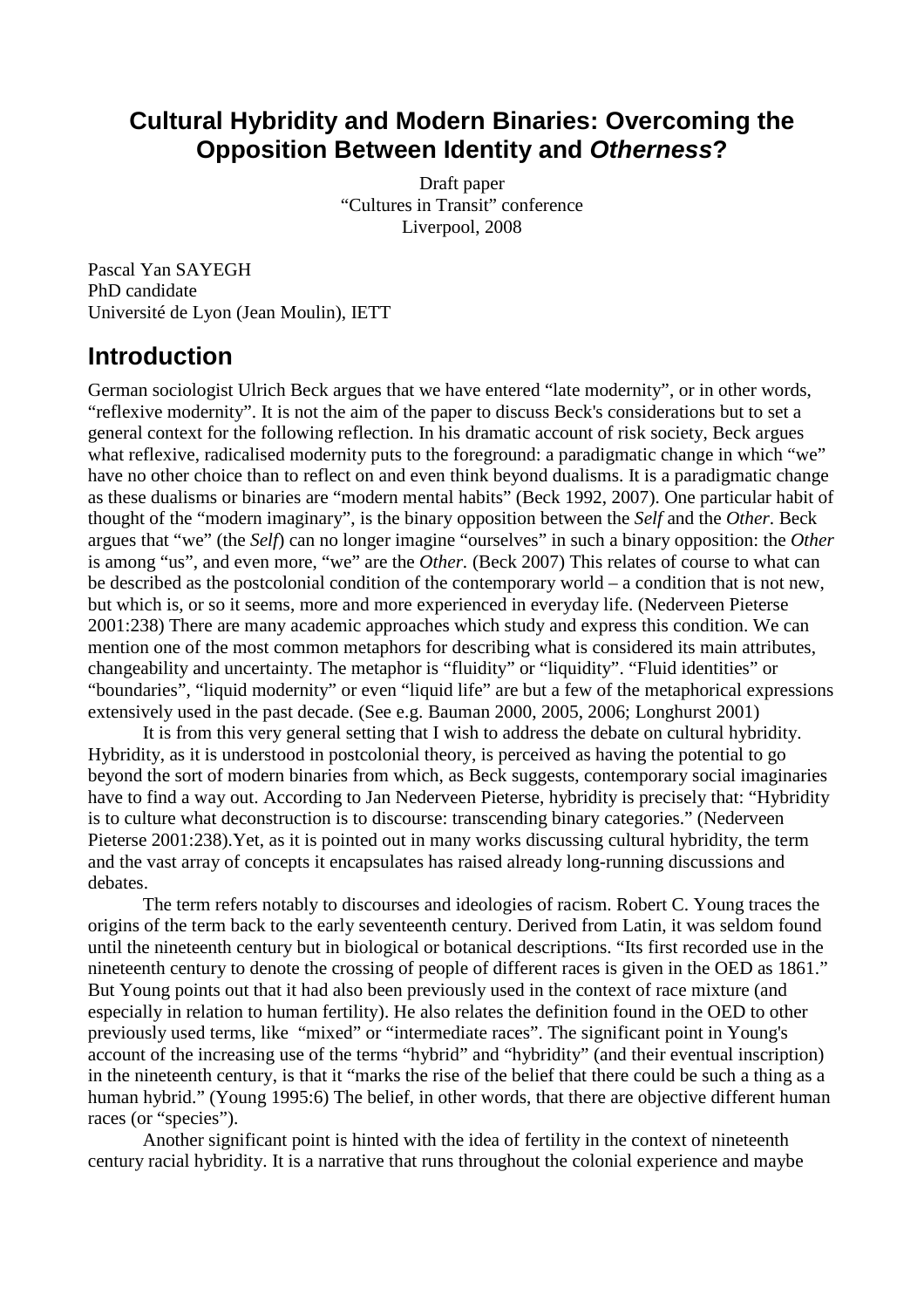even beyond. It was believed that the "hybridisation" of different human races would eventually cause the downfall of the different "pure" species. A downfall caused by supposed sexual lust and infinite fecundity of hybrids or to the contrary by their perceived biological inferiority, which made them barren. (Brun 2007) One particular aspect that emerges from this very brief overview of the colonialist ideas around hybridity, is how the mixing of races was considered in a negative way. The negative aspect of human mixing can be found throughout human history, and it is best defined through the perception of its transgressive potential. (Brun 2007)

 It is also this transgressive, revolutionary aspect that runs through the opposing narrative on hybridity (biological, racial, cultural or simply as a process). Terms like *bricolage* (or simply *colage*), *métissage*, *creolisation* and indeed *hybridity* used in cultural studies (and related fields) do not necessarily have the negative take on the concept(s). To the contrary, it is in fact the particularity of the hybrid space to be able to transgress, or better, to transcend, to *go beyond*. The hybrid position is no longer seen by some as a "badge of failure or denigration, but as a part of the contestational weave of cultures." (Mudrooroo 1990:24)

 One of the major contemporary theorists recently associated with cultural hybridity is Homi Bhabha. In most of his works, Bhabha considers the interrelations and interdependence between the colonisers and the colonised. Through the colonial experience, the social categories exerted on the colonised (the ideas of superior and inferior human races and cultures for instance) imprints an imaginary, which collides with their own, "displacing" or "disjuncting" it. This "encounter" eventually creates new "hybrid" expressions (of culture, of belonging), which in turn challenge the beliefs and experience of the colonisers. Bhabha argues that these colonial – and postcolonial – cultural systems and statements are constructed in a "liminal space": the "Third Space of Enunciation" (Bhabha 1995:209). The aim of his argument is the deconstruction the colonisers' (and more generally Western and modern) essentialist claims of an inherent purity of culture.

 Although ground breaking, Bhabha's theory is not without contradictions and has regularly been the subject of criticism. A particularly strong criticism is expressed in the work of anthropologist Jonathan Friedman. One of the main points of Friedman's critique is the elitist approach of, among others, Bhabha's work. He eventually defines postcolonial theory of hybridity as the ideology of a new elite: a "postmodern" cosmopolitanism. (1997:75) In this paper, I would like to address the question whether "cultural hybridity" can indeed transcend modern binaries and whether is not something more (or else) than simply a theoretical construction for the selfidentification of the postmodern elite Friedman points a finger at.

 The paper will overview Bhabha's definition of cultural hybridity and Friedman's critique. In spite of what will appear to be rather simplistic arguments, some elements of Friedman's critique can bring up elements for a further reflection. The paper will then explore some tropes that this episode in the debate over "cultural hybridity" leads to. As Friedman sets his critique of hybridity in opposition to what he considers "true" cosmopolitanism to be, we will show how his understanding can be considered as flawed and how hybridity can in turn be considered as being less but meaning more than cosmopolitanism. The paper does not have the pretension to provide a comprehensive study of hybridity theories or of the debates around it, and as such is only the starting point of a wider reflection on contemporary social modes of exclusion and inclusion.

## **1. Varieties of Hybridity and the Discourse of Critique**

As much as hybridity theory aims for the deconstruction of essentialist categories, it has been criticised on grounds that it can only make sense "on the assumption of purity" (Nederveen Pieterse 2001:221; see also Young 1995). Nederveen Pieterse who has more extensively analysed the debate over hybridity, distinguishes two different varieties. One of those, "new hybridity", is a process that can be observed (Mandarin pop, e.g.). The other variety, "existing or old hybridity", is a discourse and a perspective, which creates a "hybridity consciousness". Additionally, they connect in the experience of the "new" phenomona ("new hybridity") and through the self-conscious perspective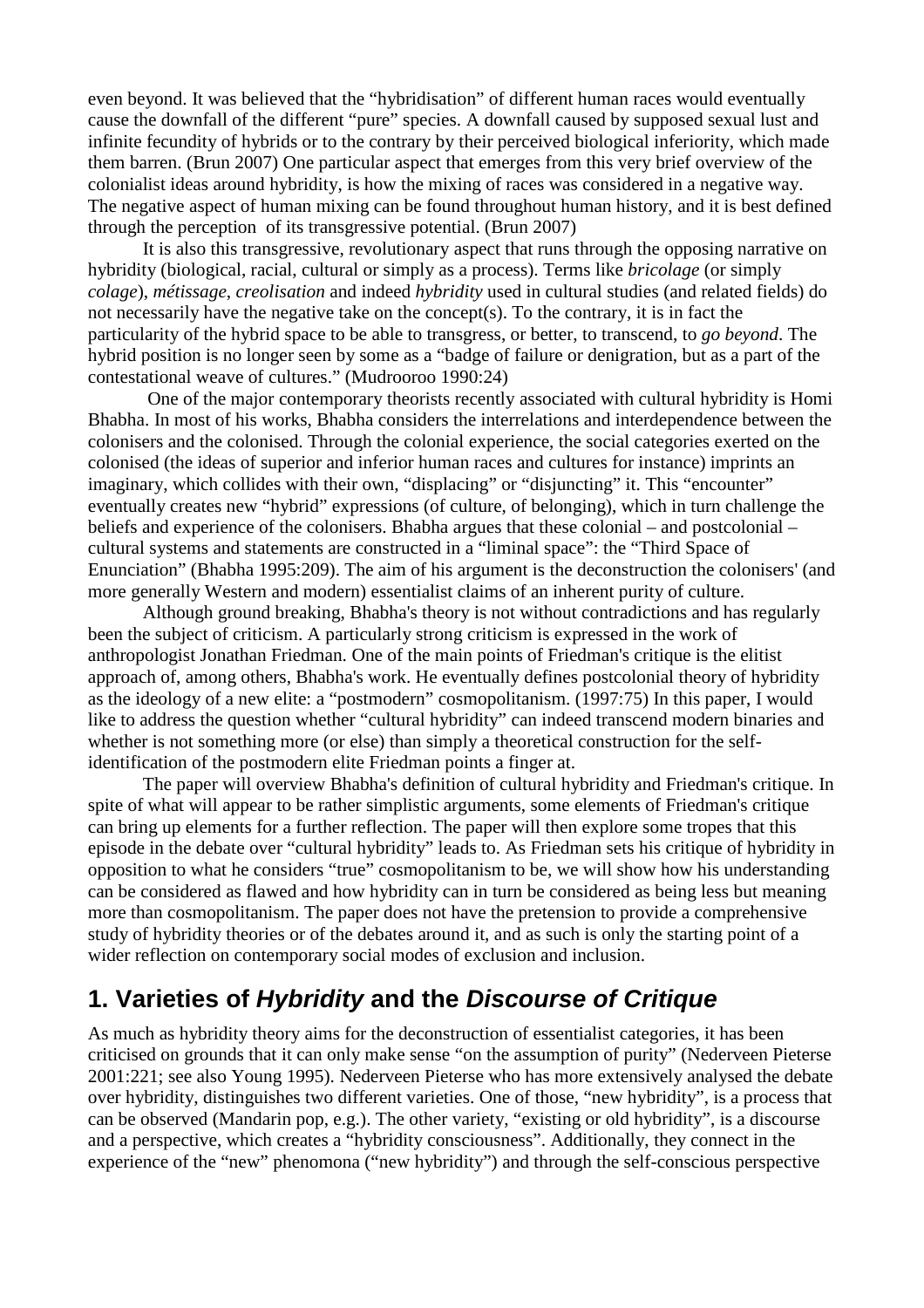taken on performing and experiencing the processes ("exisiting or old hybridity").

"Hybridization as a process is old as history, but the pace of mixing accelerates and its scope widens in the wake of major structural changes, such as new technologies that enable new phases of intercultural contact. [...] If practices of mixing are as old as the hills, the *thematization*  mixing as a discourse and perspective is fairly new." (ibid. 222)

 This twofold project, of describing hybrid narratives and "thematising" the experience and the self-conscious perspective, is at the core of Bhabha's works on cultural hybridity. In his theorisation, it precisely refers to "the creation of new transcultural forms within the contact zone produced by colonisation." (Ashcroft et al. 2003:118) These new forms, Bhabha argues, come together as a counter-discourse to the discursive dominance of the hegemonic structures and institutions of colonisation. The main narratives it opposes are what Bhabha considers to be essentialist national narratives of culture and belonging. The significance of these counternarratives is their "negotiation" of space where hegemonic discourses homogenise culture and society. This negotiation as a constant endeavour "that seeks to authorize cultural hybridities that emerge in moments of historical transformation." (Bhabha 1994:2)

 The coerciveness of hegemonic narratives can nevertheless be overcome. The "Third Place of Enunciation" in which cultural hybridity comes into constant formation is a place of movement, of "fluidity", which opposes the traditional fixity of national narratives. Referring to artist Renee Green's metaphor of the art gallery as a stairwell Bhabha develops the metaphor for describing the cultural negotiation which takes place in this space of "differance"<sup>1</sup>:

" The stairwell as liminal space, in-between the designations of identity, becomes the process of symbolic interaction, the connective tissue that constructs the difference between upper and lower, black and white. The hither and thither of the stairwell, the temporal movement and passage that it allows, prevents identities at either end of it from settling into primordial polarities. This interstitial passage between fixed identifications opens up the possibility of a cultural hybridity that entertains difference without an assumed or imposed hierarchy. " (1994:5)

 Cultural hybrid expressions ,which have emerged from colonisation, are marginal cultural narratives. The space they need to be expressed cannot be imagined in the binary categories traditionally associated with essentialist discourses:

" [...] the very idea of a pure, 'ethnically cleansed' national identity can only be achieved through the death, literal and figurative, of the complex interweavings of history, and the culturally contingent borderlines of modern nationhood." (1994:7)

 At the same time, Bhabha sees the discourse of these narratives (as well as his) as *the* discourse of critique that can break down these essentialist barriers and make sense of the historical complexity (opposed to the *historicity* of the hegemonic narratives of the nation). As such, he proposes a further, political perspective for hybridity to take on:

"The language of critique is effective not because it keeps forever separate the terms of the master and the slave, the mercantilist and the Marxist, but to the extent to which it overcomes the given grounds of opposition and opens up a space of translation: a place of hybridity, figuratively speaking, where the construction of a political object that is new, neither the one nor the other, properly alienates our political expectations, and changes, as it must, the very forms of our recognition of the moment of politics." (Bhabha 1994: 37)

 From this very brief overview of Bhabha's contribution to the postcolonial theory of hybridity, two dilemmas already emerge. The first is related to the already mentioned problematic "assumptions of purity". The ambivalence of Bhabha's account on the inclusive and exclusive

l

<sup>&</sup>lt;sup>1</sup>For Derrida, "différance" is how "concepts are inscribed in a chain or a system within which it refers to the other, to other concepts, by means of the systematic play of difference". In Jacques Derrida (1982) (trans. Alan Bass), Margins of Philosophy, Chicago, University of Chicago Press, p.11 (see also pp.3-27).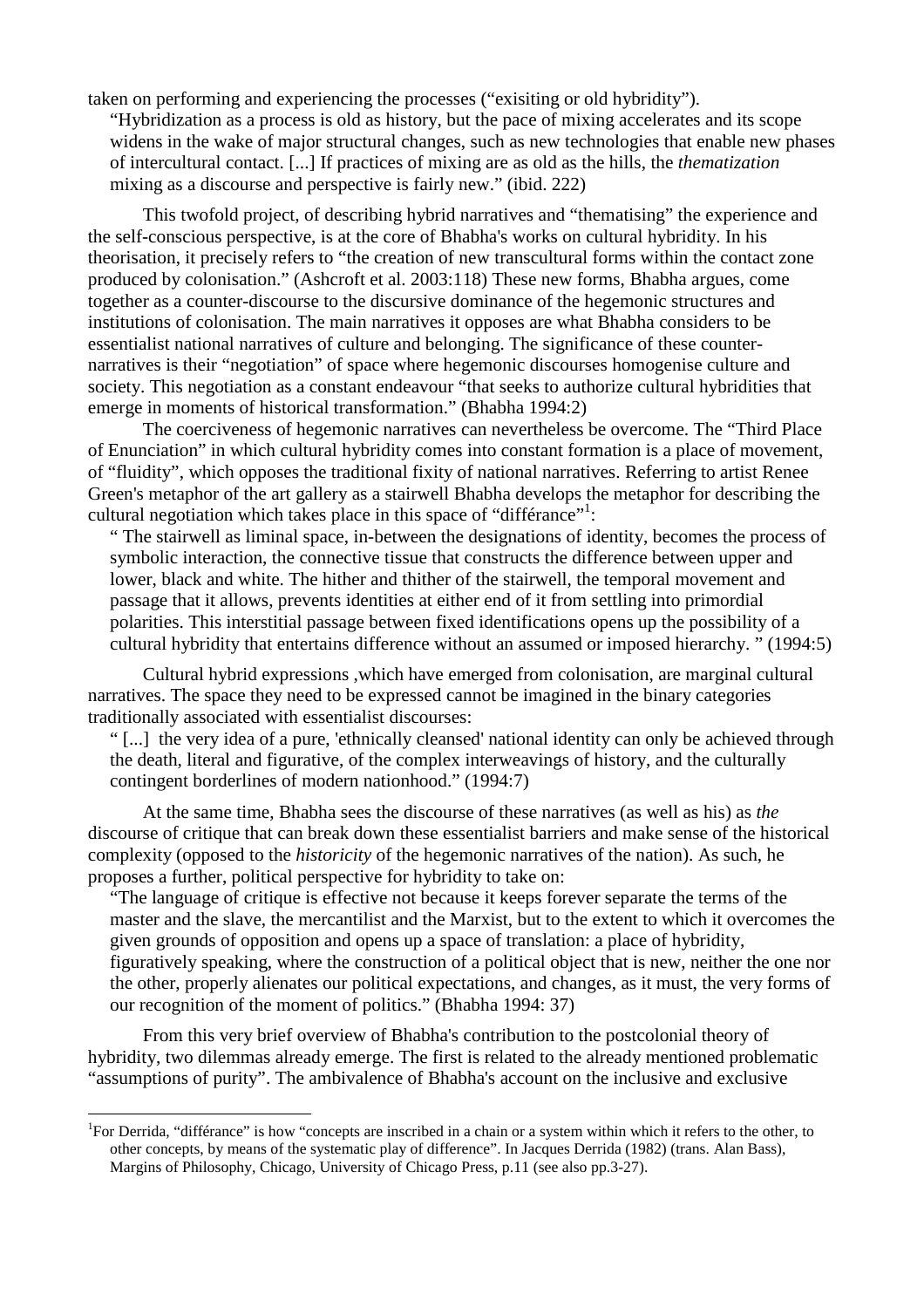properties of hybridity is confusing. On the one hand, liminal space is supposed to prevent "identities at either end of it from settling into primordial polarities", suggesting that the polarities are in fact the boundaries of liminal space (and not spaces themselves), and as such, are included within the former. On the other hand, it is an "interstitial passage between fixed identifications", between fixed "imaginaries", which supposes (just like the concept of "Third Space") that they are indeed spaces. This lack of clarity, although not necessarily contradictory, needs to be clarified. We shall focus on it further below.

 The second dilemma, which is one of the point of criticism mentioned before, concerns the sources Bhabha uses to describe and conceptualise narrative processes of cultural hybridisation. In *The Location of Culture* (1994), he draws on a very large array of literary, artistic and theoretical texts. The interweaving of all these texts create a complex and hermetic whole which can indeed give the impression to voice an elite condition (albeit marginal) rather than the commonality and daily experiences of displacement. The lack of clarity, as mentioned above, helps to produce this impression. But Bhabha describe his endeavour in different terms, and reverses the argument:

"There is a damaging and self-defeating assumption that theory is necessarily the elite language of the socially and culturally privileged. It is said that the place of the academic critic is inevitably within the Eurocentric archives of an imperialist or neo-colonial West." (1994:19)

 It is sometimes seen as ironic coming from one of the leading postcolonial theorists that has throughout his career been subject to charges of elitism and the like (Graves 1998). Friedman is no exception to the rule. We shall take the charge of elitism as the starting point of his critique.

#### **2. Essentialist Hybridity and Essentialist Critique**

Jonathan Friedman seems to hold a deeply rooted grudge against postcolonial theory of cultural hybridity as well as towards its theorists. In relation to Bhabha's approach, we shall review Friedman's (1997) main arguments. As Nederveen Pieterse's analysis shows, Friedman's arguments against hybridity can be considered "[...] as representative of a wider view." (Nederveen Pieterse 2001:224)

 Contrary to Bauman's metaphor of "liquidity", Friedman gives a dramatic and alarming account of the world literally falling into pieces, moving away from the neat modernist classifications. Asserting that "the general fragmentation process of the world system" is under way, he considers the concurrent "theorisation of creolisation, métissage, mestisaje, and hybridity" (Gilroy 1993:2, quoted in Friedman 1997:75) to be:

"[...] the intellectual cosmopolitan reaction to that process, one that contains a highly ambivalent posture with regard to to the ethnification process itself and the desire for something broader, more global, truly cosmopolitan and above it all. This is the hyphenated reality of the postmodern cosmopolitan, a reality that is defined not by the modern, the abstract, but by the plurality of knowledges, of cultures and of their continuous fusion." (Friedman 1997:75)

 If the theorisation of hybridity is the "self-identification" of postmodern cosmopolitans, Friedman argues that "it has little to do with everyday problems of identity in the streets, even as it is part of the same world." (1997:74) This is the recurrent elitist argument against theorists like Bhabha or Paul Gilroy. Friedman rhetorically asks:

"[...] For whom, one might ask, is such cultural transmigration a reality? In the works of the post-colonial border-crossers, it is always the poet, the artist, the intellectual, who sustains this displacement and objectifies it in the printed word. But who reads the poetry [...]?"(1997:79)

 One would like to ask whether Friedman does not have a narrow view on the question. But, we shall not linger discussing it more here (for a more thorough analysis see Nederveen Pieterse 2001). What explains it is his own ideological perspective, the criticism of which has been left out from previous reviews of the debate. Through elements than run throughout his critique, Friedman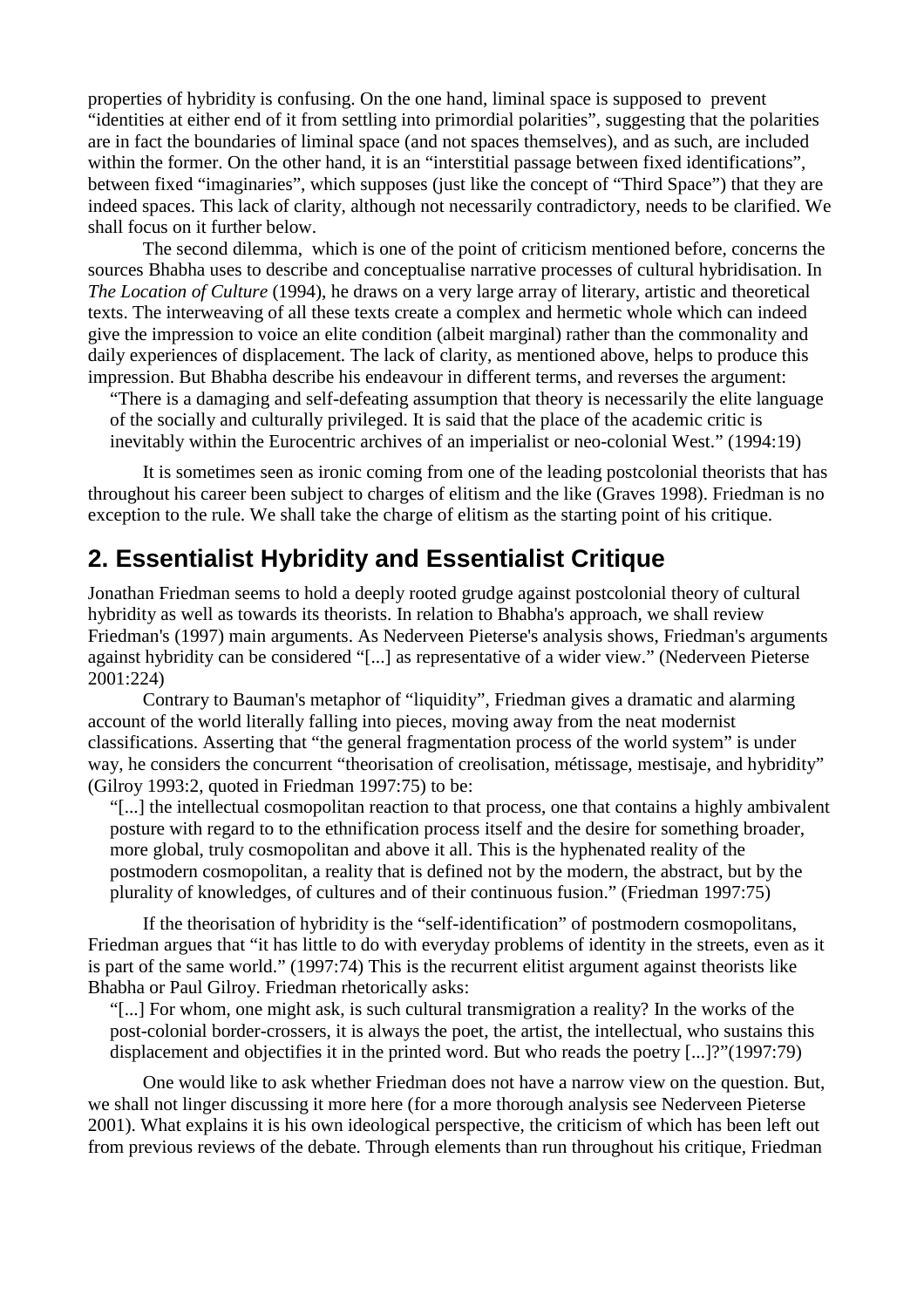also presents himself as a proponent of cosmopolitanism, but not of the same "age", or of the same "sort". It is significant in the sense it establishes a framework from which Friedman expresses the more "direct" criticisms.

 The new condition of the world, the one Bauman describes as "liquid", is defined in Friedman's "neomedievalism" assertions as a sort of chaotic dark age (which "is one of the accounts for current political conditions", Nederveen Pieterse 2001:238) In this light, Friedman considers that the "model" for postmodern cosmopolitanism "is not the macro-nation but the medieval Church, the great encompasser. Ecumenical pluralism is the complementary counterpart of fragmented ethnic identities." (Friedman 1997:75)

 What transpires here is an opposition between modernity, or the modernist project Friedman associates with it, and what he describes as the postmodern condition of the world ("ethnification") and postmodern cosmopolitanism. Friedman suggests that this condition has taken the world over, "forsaking modernity" (1997:72). This "abandonment of the ideal of a strong social project and assimilation to that project" for the sake of multiculturalism, "is the expression of a broad shift in the 'identity space' of declining Western modernity." It is in these dark ages that a new cosmopolitanism is thriving. Friedman considers the cosmopolitan project that dominates this new age to be very different from the one that used to dominated in the modern world. It is a "[c]osmopolitanism without modernism" and yet "not without modernity as such, but without the rationalist, abstract and developmentalist project of modernism." (1997:76) By describing what is lacking, Friedman gives a gist of what the "old" cosmopolitanism was. Indeed:

"The cosmopolitan of old was a modernist who identified above and beyond ethnicity and particular cultures. He was a progressive intellectual, a believer in rationality who understood cultural specificities as expressions of universal attributes. The new cosmopolitans are ecumenical collectors of culture. They represent nothing more than a gathering of differences, often in their own self-identifications." (1997:83)

 The harsh criticism of the last sentence may divert attention from what the remainder of the quote suggests: Friedman appears to take the position of a nostalgic herald of the cosmopolitanism "of old". By taking side with a suggested idealist modernist approach, his critique appears to formulate a struggle for hegemony against "hybridization [which] is a political and normative discourse." (1999:242) The binary opposition constructed by Friedman is in fact representative of the essentialist categories opposed by postcolonial theory. This provoking set of mind is also contained in the title of one of his articles: "Global Crisis, the Struggle for Cultural Identity and Intellectual Porkbarelling: Cosmopolitans versus Locals, Ethnics and Nationals in an Era of De-

#### hegemonisation" (1997).

 The following point of his critique lies in what he calls a simple "descriptive statement" (1997:82), namely that hybridity bases its possibility of identification on essentialist notions of identity and culture. In turn, it is hybridity theory that is considered essentialist. Commenting on what he calls the "programme Bhabha envisaged", he considers it establishes:

"[...] a world in which the homogenising tendency of all identification are eliminated not via modernist anti-cultural identity, but by a postmodernist total fusion of all cultures into a new heterogeneous homogeneity of the 'third space', which, if it is a space, must have boundaries of its own, and thus be based on oppositions to its own others. [...] It is precisely in the metaphor of border-crossing that the notion of homogeneous identity is carried and reinforced, since it is a prerequisite of such transgression." (1997:79)

 In relation to the lack of clarity and ambiguities found in Bhabha, and regardless of the elitist argument, it is hard not to give credit to Friedman's criticism. It shows how the possible interpreting of liminal space as exclusive of essentialist notions (like those of homogeneous identities), can be considered to consequently reinforce their perceived fixity. A fixity opposed to the movement, to the "différance" contained in the liminal space.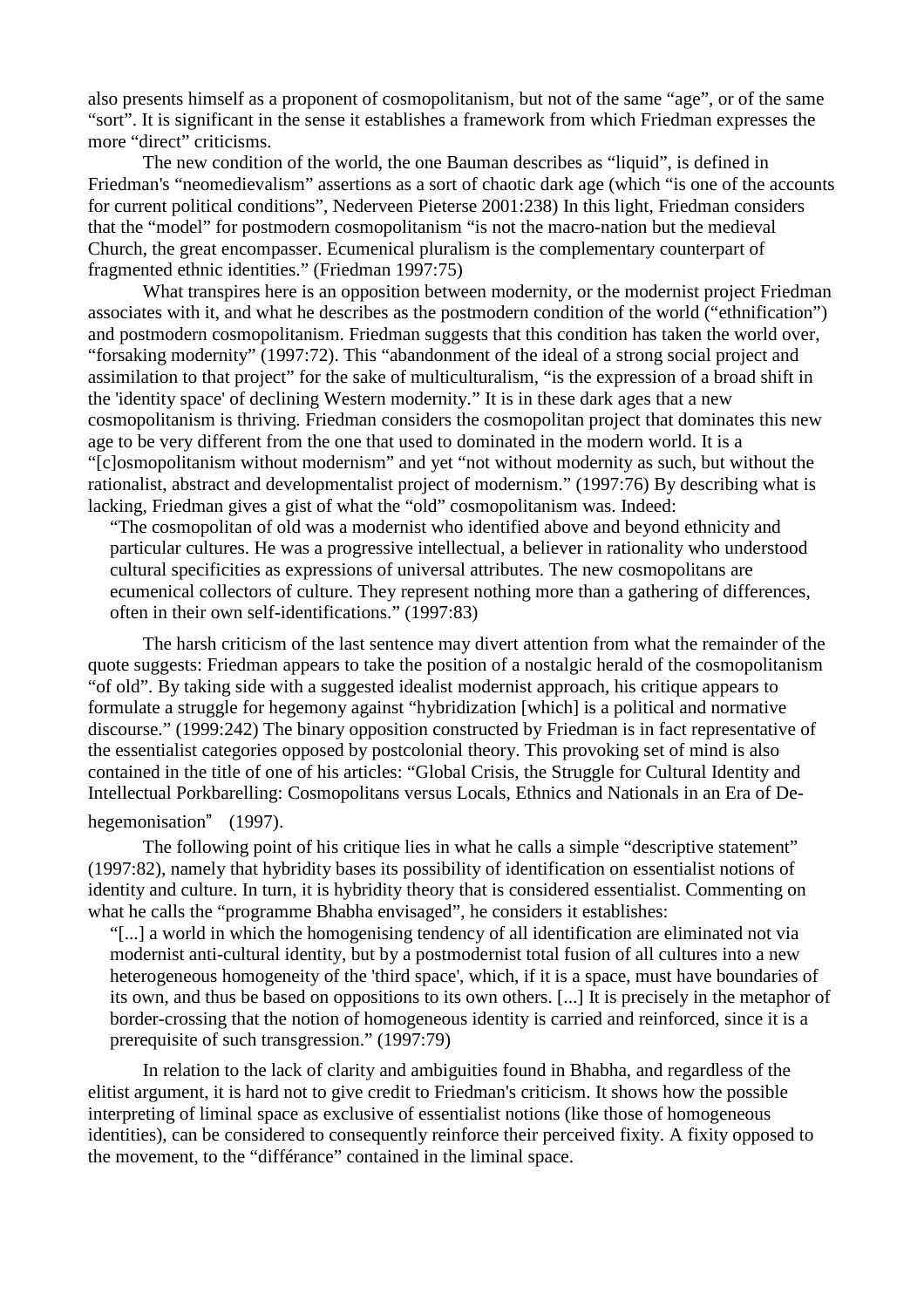And yet, "différance" hints to a different interpretation. Friedman is again right to point a finger at the fact that "all cultures have always been the product of import and a mix of elements" adding with a sense of superiority that this "was a commonplace for early cultural anthropology". As a consequence, post-colonial theorists suffer from "a confusion of perspectives" (1997:80). But this is a point where Friedman's argument is flawed. Reversely, his suggestive defence of modernist cosmopolitanism shows that his take on the work of post-colonial theorists, including Bhabha's, is also based a misconception. It is in terms of representations and imaginaries that liminal space and hybridity *as well as* essentialist, homogeneous notions of culture and identity can make sense. In consequence, his criticism of "postmodern cosmopolitanism" as an elite discourse may well be justified. But his own discourse, albeit self-identified to be "above and beyond ethnicity" is also, as we will see, hegemonic and particularistic.

#### **3. From One Cosmopolitanism to Another**

The brief summary in the first part of this paper of Bhabha's theory of hybridity suggested how its interpretation is not necessarily clear. The lack of clarity in theorising the complexity and the "varieties" of hybridity is particularly evident the lack of coherence between the various aspects of the theory. This opens space for simplified interpretations on which a certain type of criticism can thrive. As it is reviewed in the second part, Friedman bases his critique on such interpretation. His aim appears in fact to be the deconstruction of the theory. He points at what he sees to be the limitations of the theory, its essentialist foundations, and that hybridisation is an anthropoligical evidence. This somehow closes the scholarly discussion. He concludes though that the theory is in fact a political endeavour representative of the postmodern condition of the world: the discourse of a new cosmopolitan elite looking for an overarching identity. In other words, looking to establish its discursive hegemony.

 Notwithstanding Bhabha's ambiguities, the political project (the "hybrid perspective") is indeed clearly stated. Similarly, other theorists do in fact argue in favour of what is pervieved as a political resistance of cultural representations or a "radical imaginary" hybridity can produce. So it seems that Friedman is right, and that there is a self-conscious element of the theorisation of hybridity. But one could argue that this, as well as hybridisation, is self-evident. Discursive formations are precisely about knowledge and power (although again, Friedman seems to discard the Foucauldian approach, 1997:72).

 More precisely, the reason why pointing at the political aspect is a criticism in Friedman's eyes lies in the position he takes. His rather idealistic and naïve belief in the modernist cosmopolitan project, shows that despite his acute critical look on hybridity, his is not self-critical. He equates his position to a wider anthropological approach, taking Claude Lévi-Strauss as the main reference for the "critique of the chimera of a new multicultural world" (1997:81).

 But had he taken Lévi-Strauss' word for granted, he would maybe have formulated a more critical standpoint. He uncritically shows how Lévi-Strauss' support for a possible "larger cooperation" of "the world's cultures" has shifted towards the impossibility to transcend "ethnocentrism":

"[...] racism is not the same as ethnocentrism, and [...] the latter is an inescapable tendency that has little to do with learning to think correctly. No intellectual process can eliminate this phenomenon, simply because it has nothing to do with falsity of fallacy." (1997:77)

 This leads to the conclusion that "strong cultural identities are the source of cultural creativity, and that there is nothing wrong with this as long as it does not lead to racism." Still referring to Lévi-Strauss, Friedman writes: "[h]e goes even further, suggesting that if cultures exchanged all their elements with one another on a continuous basis, there would no longer be any differences, and thus no mutual attraction." (ibid.)

The exclusion of relations of power and dominance in the abstract cultural exchanges he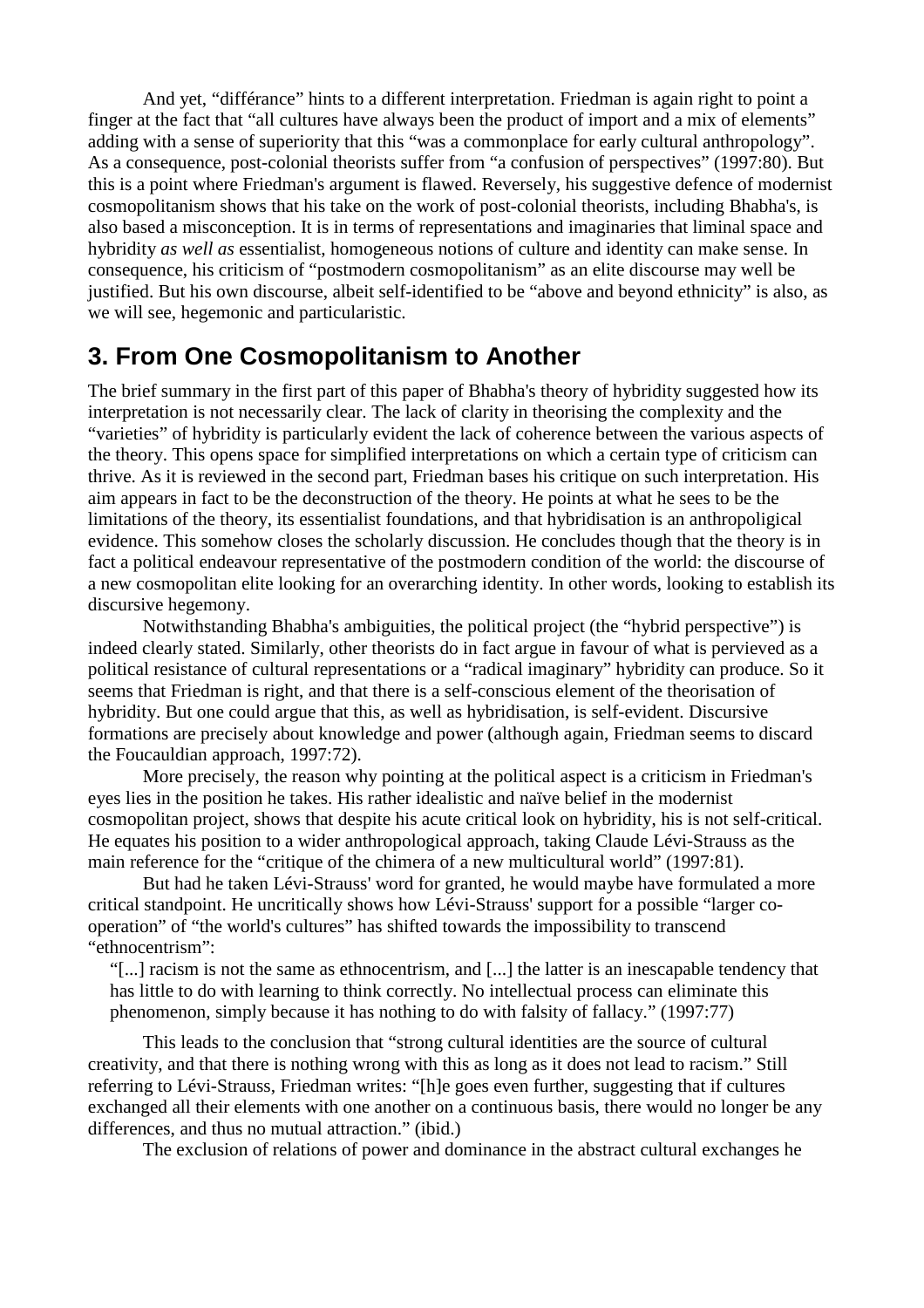mentions show the oversimplification of his perspective. This is a crucial point as the political endeavour of postcolonialist theory can precisely be summed up in the deconstruction of power relations that have lead to hybridisation – and often not the least of them: the coloniser/colonised relation. This in short means that they are historical relations and that their localised context can hardly produce a systematic theory, even though certain patterns can reappear in different contexts. This why Bhabha for instance highlights a necessary interrelation between theory and practice (1994:19).

 But it might be here useful to turn to critical theories not generally associated with postcolonialism. In relation to ethnocentrism and racism, Friedman (through Lévi-Strauss) claims that they are not the same. Friedman dismisses their complex correlation maybe too quickly. Although ethnocentrism is indeed not racism as such, it can in fact lead to it. Philosopher Cornelius Castoriadis offers a more profound understanding of the relationship between racism and other forms of particularism and exclusion. In his article "Reflections on Racism" (1990), Castoriadis theorises racism as the "most acute tip" of exclusionary phenomena (40). Here these phenomena can be summarised as those that reject the *Other*, more or less violently, more or less figuratively. He further suggests how the tendency of rejecting the *Other*, like ethnocentrism, is perceived as "natural" given the constitution of identity throuh binary oppositions. But Castoriadis is also concerned with social representations, with imaginary formations and their institutionalisation. He thus draws a very subtle but significant distinction. He argues that the perceived "natural" tendency is in fact the "extreme probability" for social institutions and imaginaries to take (41), but that a different formation, a "radical imaginary" is possible, although historically highly improbable. Of course, this consideration does not close the discussion, it only shows the continuum and complexity of social modes of exclusion.

 Focusing then back on Friedman, we have seen how he suggests a rationale for modernist cosmopolitanism:

"The cosmopolitan of old was a modernist who identified above and beyond ethnicity and particular cultures. He was a progressive intellectual, a believer in rationality who understood cultural specificities as expressions of universal attributes." (1997:83)

 It is representative of the type of Western ethnocentrist discourses that carries essentialist notions. It also raises the issue of loyalty as it is to be found in the political or "ethical cosmopolitanism" defended by Jürgen Habermas to move beyond particularistic solidarities (1998). Apart from the nostalgic note on the "faith" in rationality, the corollary attribute of the modern cosmopolitan is the knowledge about "universal attributes", or more simply, his universal identity.

 It is again here useful to turn to another scholar, sociologist Craig Calhoun, who has produced a critical work on belonging and "modern" cosmopolitanism. Calhoun shows how cosmopolitanism renders "culture an object of external consumption rather than internal meaning", which relates to Friedman's and Habermas's "abstract" loyalty. And he concludes:

"No one lives outside particularistic solidarities. Some cosmopolitan theorists may believe they do, but this is an illusion made possible by positions of relative privilege and the dominant place of some cultural orientations in the world at large. The illusion is not a simple mistake, but a misrecognition tied to what Pierre Bourdieu called the "illusio" of all social games, the commitment to their structure that shapes the engagement of every player and makes possible effective play. In other words, cosmopolitans do not simply fail to see the cultural particularity and social supports of their cosmopolitanism, but cannot fully and accurately recognize these without introducing a tension between themselves and their social world. And here I would include myself and probably all of us. Whether we theorize cosmopolitanism or not, we are embedded in social fields and practical projects in which we have little choice but to make use of some of the notions basic to cosmopolitanism and thereby reproduce it." (2007:25-26)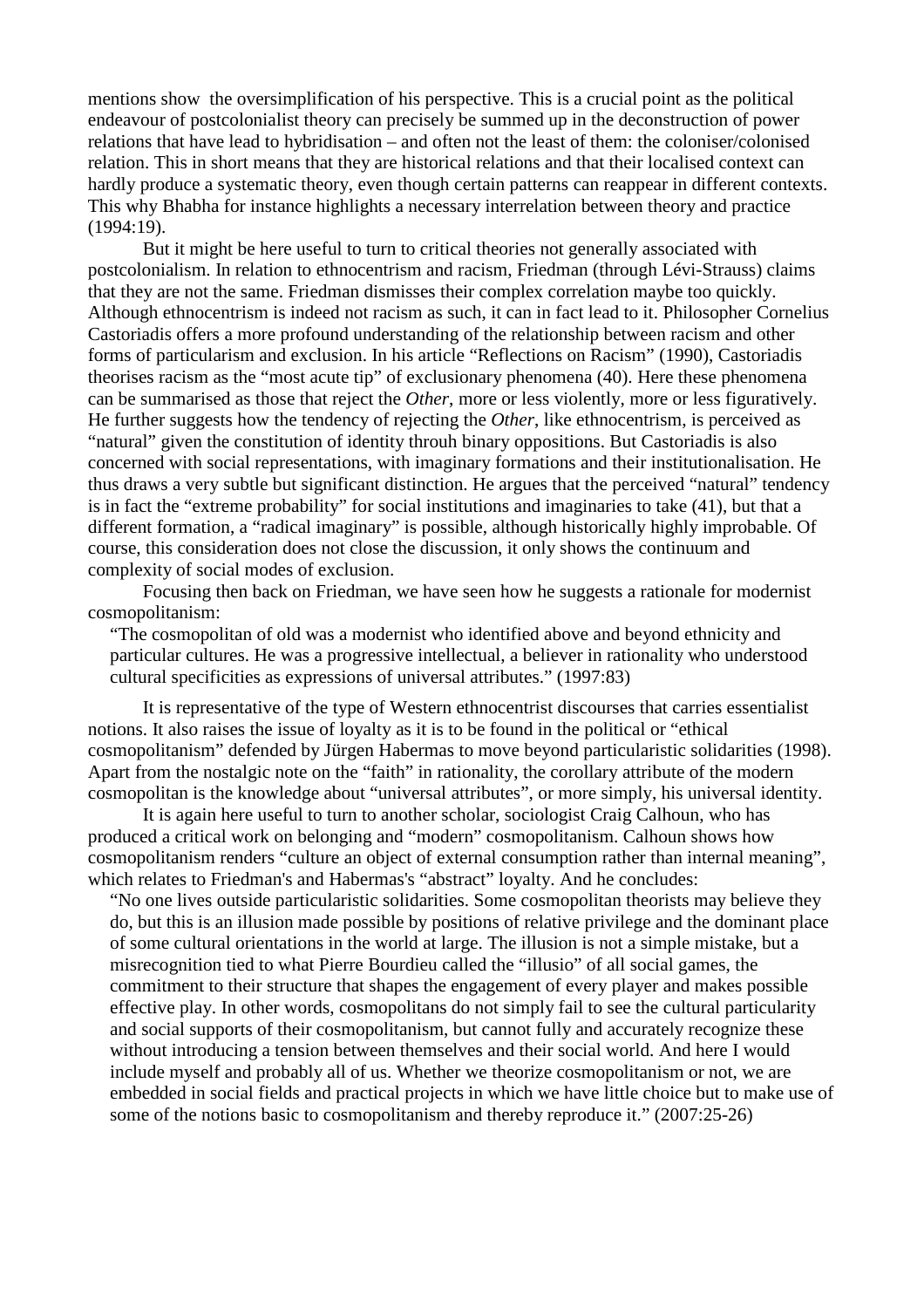## **4. From "Third Space" to "Second Nation"**

One could wonder what we are left with. If on one hand hybridity theories are simply elite discursive formations of a certain sort of cosmopolitanism fighting over a hegemony with other cosmopolitanisms, and on the other, none of them is able to transcend essentialist categories, are we left with bitter cynicism?

 However, Calhoun does not refrain from formulating a political perspective in continuum to his critique:

"Cosmopolitanism by itself may not be enough; a soft cosmopolitanism that doesn't challenge capitalism or Western hegemony may be an ideological diversion; but some form of cosmopolitanism is needed." (2002)

He suggests that:

 " [...] we should want to transform it, not least because as usually constructed, especially in its most individualistic forms, it systematically inhibits attention to the range of solidarities on which people depend, and to the special role of such solidarities in the struggles of the less privileged and those displaced or challenged by capitalist globalization." (2007:26)

 Postcolonial theory and related studies appear as one domain where the idea to provide a space for the expression and the formulation of marginal stories of solidarities is fundamental. But as Friedman critique of Bhabha's show, and in the same vein of Calhoun's insight, it has to carefully reflected and studied.

 A certain number of studies show how what may be interpreted as new imaginings, as the promotion of hybrid identities, can in turn become exclusionary practices. In the case of such a narrative reaching the comfort of discursive hegemony, however new it is, it appears to falls back into the traditional set piece of the *Self* and the *Other*. Viranjini Munasinghe shows for instance in his case study on Indo-Trinidadians in Trinidad, how the Trinidadian national narrative celebrates hybridity and impurity, and as such seems to form a counter-narrative to Western national discourse. However "[l]ike all nationalist narratives [...] it remains a narrative that excludes, in this case those people who were thought to embody purity because they never mixed in the first place." (2002:685)

Like Friedman's "postmodern cosmopolitanism", this suggests that hybridity as a theme, formally and consciously addressed, can become an essentialist category in itself. Social imaginaries are maybe necessarily exclusive at some point. But it becomes rather contradictory and even tragic when this exclusion is justified on grounds of an essential hybridity.

 I would like to further the second interpretation of hybridity as an inclusive process rather than as an type of identities or cultures. Calhoun suggests that we should not dismiss the value of particularisms. It is, like Bhabha suggests, on the margins of the nation that hybrid perspectives can promote inclusive imaginary significations (1990:291-319). As we also read in *The Location of Culture*, it is "in moments of historical transformation" that "cultural hybridities [...] emerge" (994:2). In other words, it is *during* critical *moments* of struggles for recognition, and not necessarily for hegemony, that new imaginings of can emerge. On the same thread, recognition can mean inclusion, but of course, does not necessarily mean their institutionalisation. These issues would demand a wider reflection on the establishing of structural and institutional social and political formations which goes beyond the scope of the present paper.

 In light the *situational* aspect and its importance in the emergence of hybridity, it would be useful to look a bit closer at such a situation not so far from "us". In 2005, France saw a wave of socalled "suburban riots" during which, teenagers living in housing estates took the streets. Images of French cities burning and falling into chaos were thoroughly aired throughout media networks. Politicians and alike also took advantage of the situation, and risk-driven and nationalist discourses were easily justified. What interests me here though are not the "crisis of the banlieues", but the period that followed it.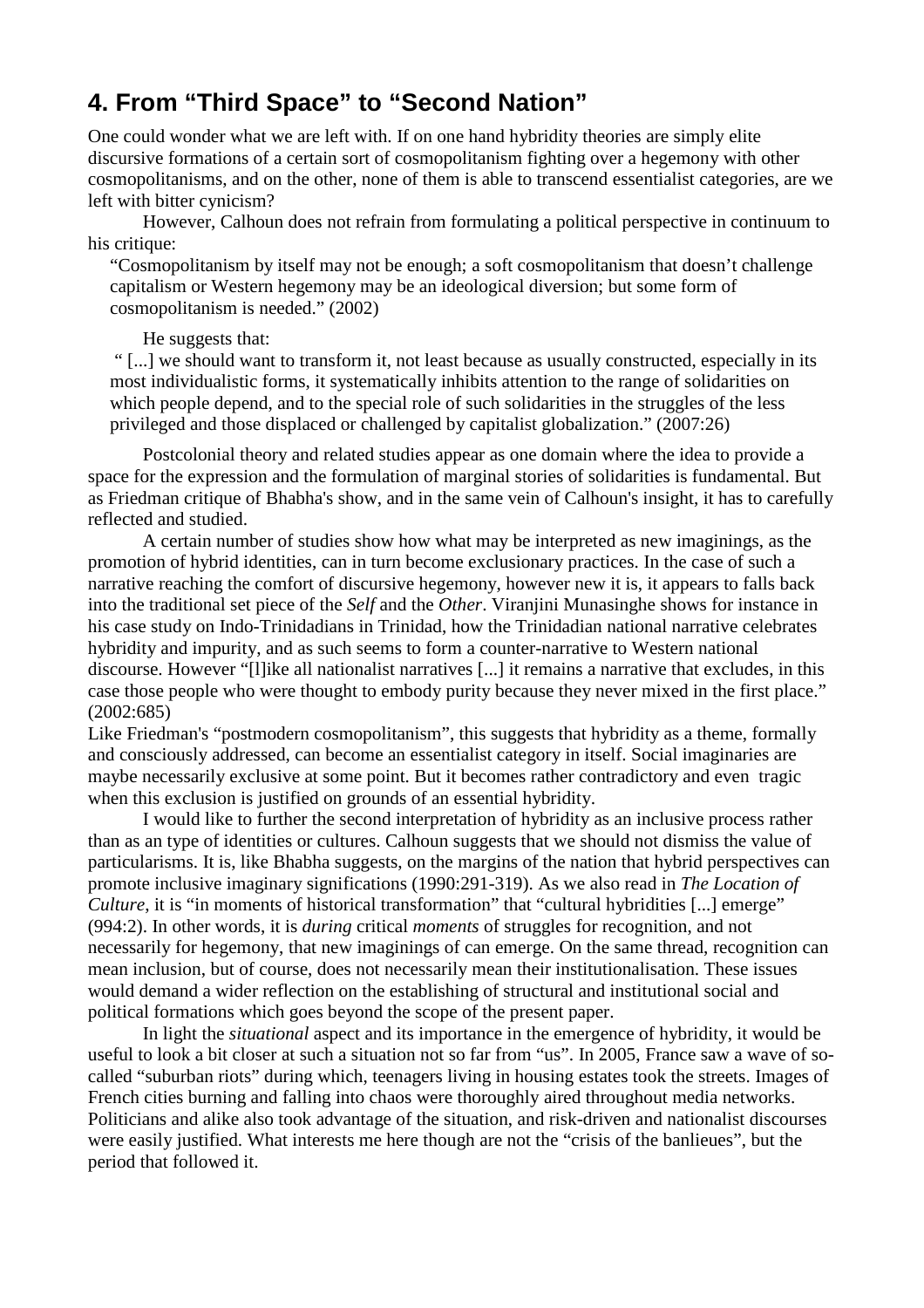The spectacle and experience of the crisis fostered an already latent uneasiness towards French new minorities and immigrants (particulary as representative of the peoples who inhabit the housing estates). In 2007, the "failure of the French integration system" was part of president Nicolas Sarkozy's nationalist rhetoric during his campaign. On the other hand, a certain number of press articles, radio shows, television documentaries, and books on the "banlieues" and their "infamous" inhabitants have emerged (Horobin 2007).

 But this crisis has also produced a mobilisation to counter this dominant narrative. Many rap or hip hop artists for instance who have for the past two decades been the heralds of the inhabitants of the "banlieues", have recently reaffirmed this status. I would like to mention just one, Kery James, whose latest video clip, "Banlieusards" (the term derives from "banlieues" and refers to its inhabitants) was extensively screened on French television networks and the internet earlier this year. At least since 1996, he is regarded as a spokesman for the "banlieues" along with other members of his rap formation of the 1990's *Ideal J*. They became famous with their first album *Original MC's sur une mission* with notably a song entitled "Ghetto français" ("French Ghetto"). They obviously refer to the "banlieues" (although born in Guadeloupe, James was raised in a housing estate in the south-east of Paris, in Orly).

 In the video clip of "Banlieusards", we can see a picture frame being passed on from James to many famous and professionally successful people who come from the "banlieues". The frame is passed on throughout the video clip, taking snapshots of each of the participants. Under each frame appears a caption with the name and profession of the person in the frame. In the end of the clip, we can see all the participants singing the final verse with James.

 The lyrics do not focus on cultural or ethnic themes (there is a brief mention about the varied skin colour of the "banlieusards" and about colonisation). But the main theme that runs throughout the song is about the marginal social and economic situation of the peoples of the "banlieues". The people, "we", are opposed here to the state, "them" - and not to the mainstream community: "[...]nous dans les ghettos, eux à L'ENA/ Nous derrière les barreaux, eux au sénat/ Ils défendent leurs intérêts, éludent nos problèmes"<sup>2</sup> . Here James does not address "them", but the "banlieusards". In a nutshell, his message holds in the rhetorical question: "Mais [...] qu'a-t-on fait pour nous même ?"<sup>3</sup> The motto "on n'est pas condamné à l'échec"<sup>4</sup> is repeated throughout the song and also appears on the T-shirt James wears in the video clip.

 What is important is that the theme of ethnicity and cultural particularism is turned upside down. James explicitly expresses the idea of an inclusive French society:

" Le 2, ce sera pour ceux qui rêvent d'une France unifiée/ Parce qu'à ce jour y'a deux France,

qui peut le nier ?Et moi je serai de la 2eme France, celle de l'insécurité/ Des terroristes potentiels, des assistes/C'est c'qu'ils attendent de nous, mais j'ai d'autres projets qu'ils retiennent  $\epsilon$ a." 5

 Leaving aside the rest of the lyrics which would demand a much more extensive analysis, I would like to extract some of the significations from the elements already presented. James, who would certainly fit the "elitist" box in Friedman's critique, makes a very significant distinction between the *people* and the *state*, arguing for a unity of the people *without* the state, without a revolutionary project of hegemonic institutionalisation. This sort of *shift* in the significations from the master narrative of the nation-state and nationalism (e.g. "one people, one state"), is exactly

 $\overline{a}$ 

 $2$ The ENA stands for the National School of Administration, famously the one institution of higher education in which the majority of French politicians are educated. "We, in the ghettos, they, in the ENA/ We, behind bars, they, in the Senate/ They defend their interests, elude our problems."

<sup>&</sup>lt;sup>3</sup>"But what have we done for ourselves?"

<sup>&</sup>lt;sup>4"</sup>We are not doomed to failure"

<sup>&</sup>lt;sup>54</sup>The 2 will be for those who dream of a unified France/ Because today there are two France(s), who can deny it?/ And I will be of the second France, that of insecurity/ Of potential terrorists, of social security/ This is what they expect from us, but I have other projects, let them hold to that."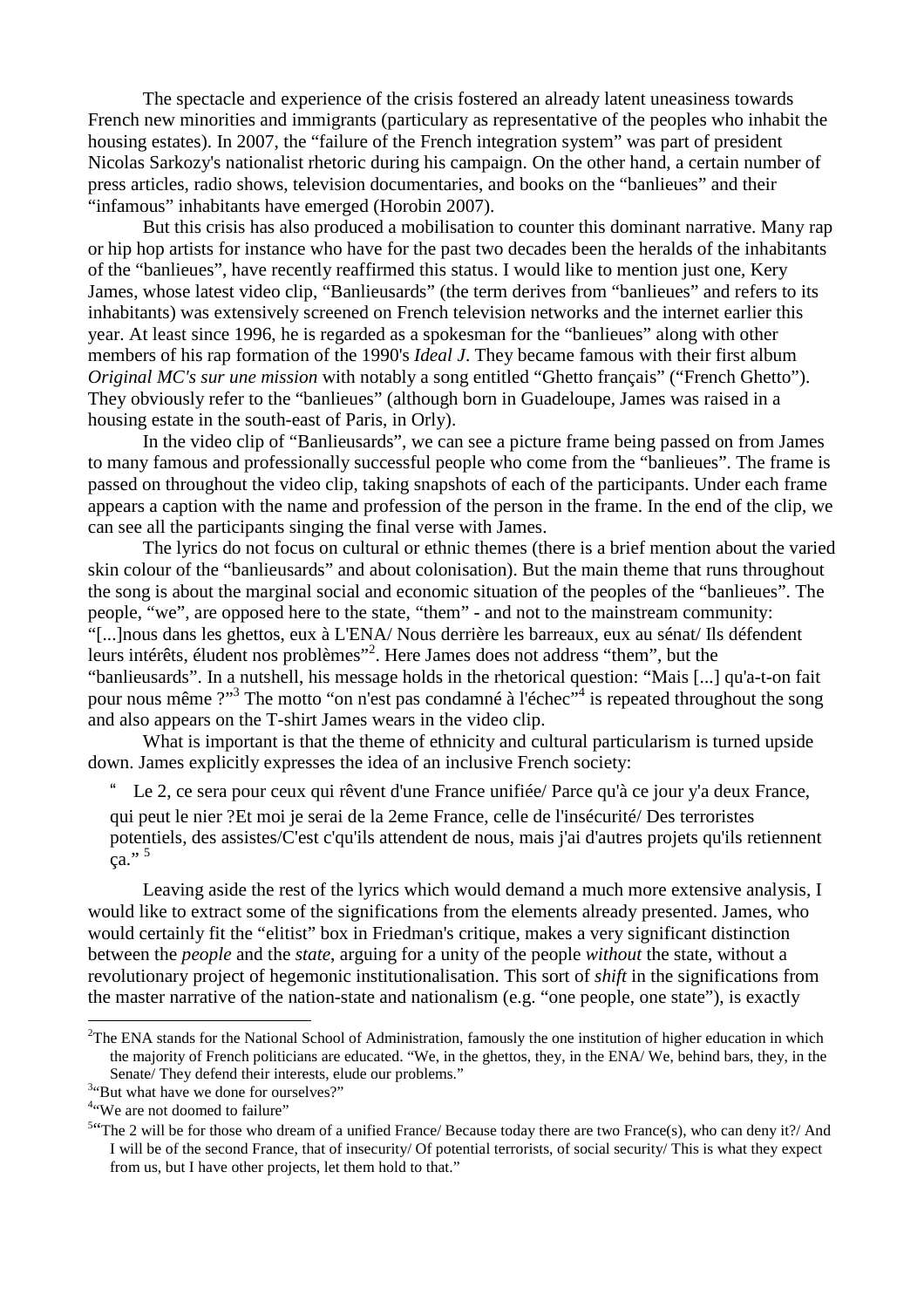what one would expect to find in the expression that emerges from a critical moment. Thematically though, there is no hybrid theme. What we find for instance are themes related to pluralism (the images form the video clip also bring this out) and to a lesser degree of a working class consciousness. It not a call for anarchy, but a message driven by a very Marxist assumption that the ruling class wants them to play a certain role (the scapegoats?) and is driven by its own interest.

 What is interesting in terms of hybrid imaginary representations, is that the process is inclusive of what would traditionally (or in the dominant discourse) be considered the *Self* and the *Other*. Both, the "banlieusards" and the rest of French society are part of the project of unity James expresses.

#### **Conclusion: Rap and Différance**

The potential for hip-hop movements to "transcend the divisions that are ever more openly fostered by the French state" was already identified in 1997 by Steve Canon (1997:163, quoted in Horobin 2007). The interweaving of cultural, political and social significations that can be emerge from these productions present what should remain at the centre of hybridity theory: the transcending of exclusionary imaginaries. All other elements in a study are historically and geographically localised. It should then be clarified that it is about providing a space for marginal historis (for analysis and expression) rather than leaving it for a deification of "new" forms – even though they might as well be new.

 Hybridity is an theoretical tool that is helpful in describing and analysing marginal phenomena, non-hegemonic productions of meaning, not necessarily in terms of identity or culture, but in terms of social and singular imaginary significations. As such, they are indeed rarely unrelated to political significations, and it is not wrong to oppose these to fixed, traditional expressions of culture and identity. What Friedman points out in a simplistic and biased way, is the importance of class relations in the context of cultural expressions and significations. This may lack in Bhabha's account, inasmuch as one does not consider national and traditional hegemonic cultures related to one particular class.

 If we take Friedman anthropological statement for granted, namely that all cultures are the result of a process of hybridisation, logically, the spaces of the "one" and of the "other" are the original "third space of enunciation" for those that identify with one. This raises of course problems about the historical development of cultures. It suggests that cultures mix, and eventually reach a certain maturity which finally equals a form of purity, the third space becomes the first one. Similarly, when an identified "hybrid" culture is reified and institutionalised (fixed), however novel it may appear, it eventually becomes a represented closed space of enunciation. It consequently loses its radical power. This is why, as Bhabha writes it in *the Location of Culture,* it is significant to stress the historical "locality" and not the linear historicity of these phenomena. The historicity can bring validation to expressions perceived as long-running historically (perceived tradition, meaning legitimation) whereas "new" forms will be discarded as simply invented, momentary creations of marginal, up-rooted, unstable or ill-identified people.

 Hybridity is then not only a question of race, of métissage, but also of gender, class and maybe above all of imaginary significations that are constantly subjected to "différance". Bhabha is maybe wrong in defining the "place of hybridity" as something "new". Theorising hybridity as " neither the one nor the other" is maybe theoretically very attractive, a revolutionary *tabula rasa*, but it does not have the performative potential he claims it has (1994:37).

 For "différance" to be performed, I would rather suggest a localised and yet unlimited potential of inclusion. If spaces close, the struggle becomes indeed a struggle for hegemony and not for recognition. Binary categories can not be transcended if they are discarded. Literally, Calhoun says we should seek to "transform" them as none is above particularistic and hence essentialist modes of thinking. "Nothing is lost, nothing is created, everything is transformed" goes Greek philosopher Anaxagoras' famous sentence. However, in the world of human relations and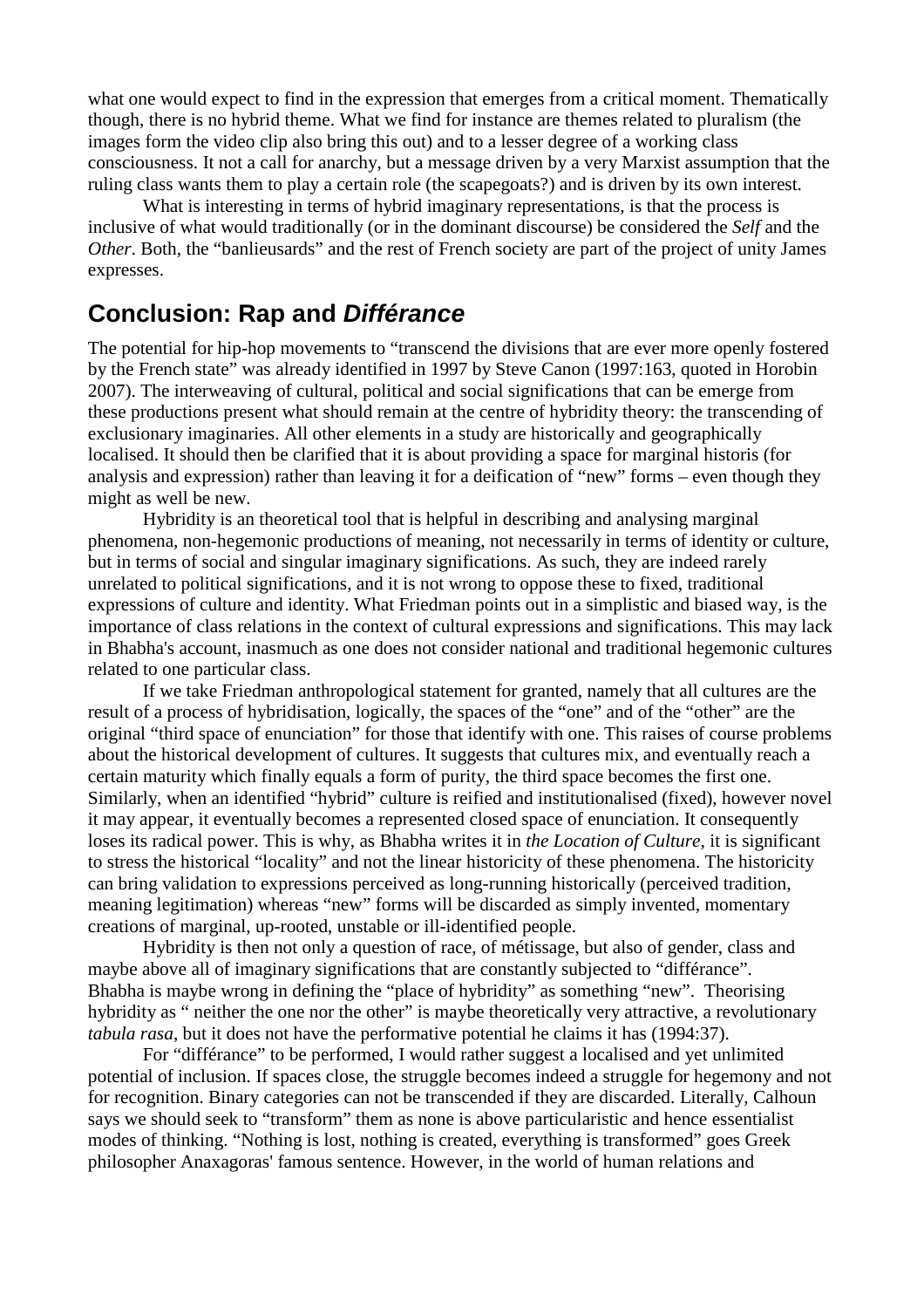expressions, some things get certainly lost. But if "différance" is the mode through which social meanings change, then indeed, no signification is created out of nothing, and all can and will be somehow transformed.

#### **References**

- Ashcroft, Bill, Gareth Griffiths and Helen Tiffin, *Post-Colonial Studies: The Key Concepts,*  Routledge, London, 2003
- Bauman, Zygmunt, *Liquid Modernity*, Polity, Cambridge, 2000 *Liquid Life*, Polity, Cambridge, 2005 *Liquid Times: Living in an Age of Uncertainty*, Polity, Cambridge, 2006
- Beck Ulrich, *Risk Society: Towards a New Modernity*, SAGE, 1992 "How to think about Science?" (interview by **David Cayley**), CBC Radio One, December 2007

Bhabha, Homi, " Cultural Diversity and Cultural Differences", in Bill Ashcroft, Gareth Griffiths

and Helen Tiffin (Eds), *The Post-Colonial Reader,* Routledge, London, 1995 *The Location of Culture*, Routledge, London, 1994 (2004)

" DissemiNation: time, narrative, and the margins of the modern nation" in Homi Bhabha (Ed.), *Nation and Narration*, Routledge, New York, 1990, pp.291-322

- Brun, Marilyne, Conference paper, "Transgressive Hybridity? The Historical Association of Hybridity and Transgression", Work in Progress Days, 30-31 Oct. 2007, School of Culture and Communication, University of Melbourne, Australia
- Calhoun, Craig, *Nations Matter: Culture, History and the Cosmopolitan Dream*, Routledge, 2007

" Cosmopolitanism is Not Enough: Why Nationalism and the Politics of Identity Still

Matter" , paper presentation for the National University of Singapore, March 2002

Canon, Steve, " Paname city rapping: B-boys in the *banlieues* and beyond" , in A. Hargreaves and

- M. McKinney (Eds), *Post-Colonial Cultures in France*, Routledge, London, 1997, pp.150-166.
- Castoriadis, Cornelius, " Réflexions sur le racisme" pp.29-46 in Cornelius Castoriadis, *Le monde morcelé, Les carrefours du labyrinthe – 3*, Seuil, Paris, 1990
- Derrida, Jacques, *Margins of Philosophy*, (trans. Alan Bass) Chicago, University of Chicago Press, 1982

Friedman, Jonathan, " Global Crisis, the Struggle for Cultural Identity and Intellectual Porkbarelling: Cosmopolitans versus Locals, Ethnics and Nationals in an Era of De hegemonisation", in P. Werbner and T. Modood (eds), *Debating Cultural Hybridity*,

Zed, London, 1997, pp.70-89 " The Hybridization of Roots and the Abhorrence of the Bush" , in M.Featherstone and S.

Lash (Eds), *Spaces of Culture: City-Nation-World*, SAGE, London, 1999, pp.230-55

- Gilroy, Paul, *The Black Atlantic: Modernity and Double Consciousness*, Harvard University Press, Cambridge, 1993
- Graves, Benjamin, " Homi K. Bhabha: An Overview" , 1998, accessed on the World Wibe Web, 5

J une 2008: http://www.scholars.nus.edu.sg/landow/post/poldiscourse/bhabha/bhabha1.html

- Habermas, Jürgen, *The Inclusion of the Other: Studies in Political Theory*, MIT Press, Cambridge, 1998
- Horobin, William J. (2007), " Figuring the *banlieues*: contemporary political discourse in

France h, Modern Languages and Critical Theory MA thesis, University of Nottingham